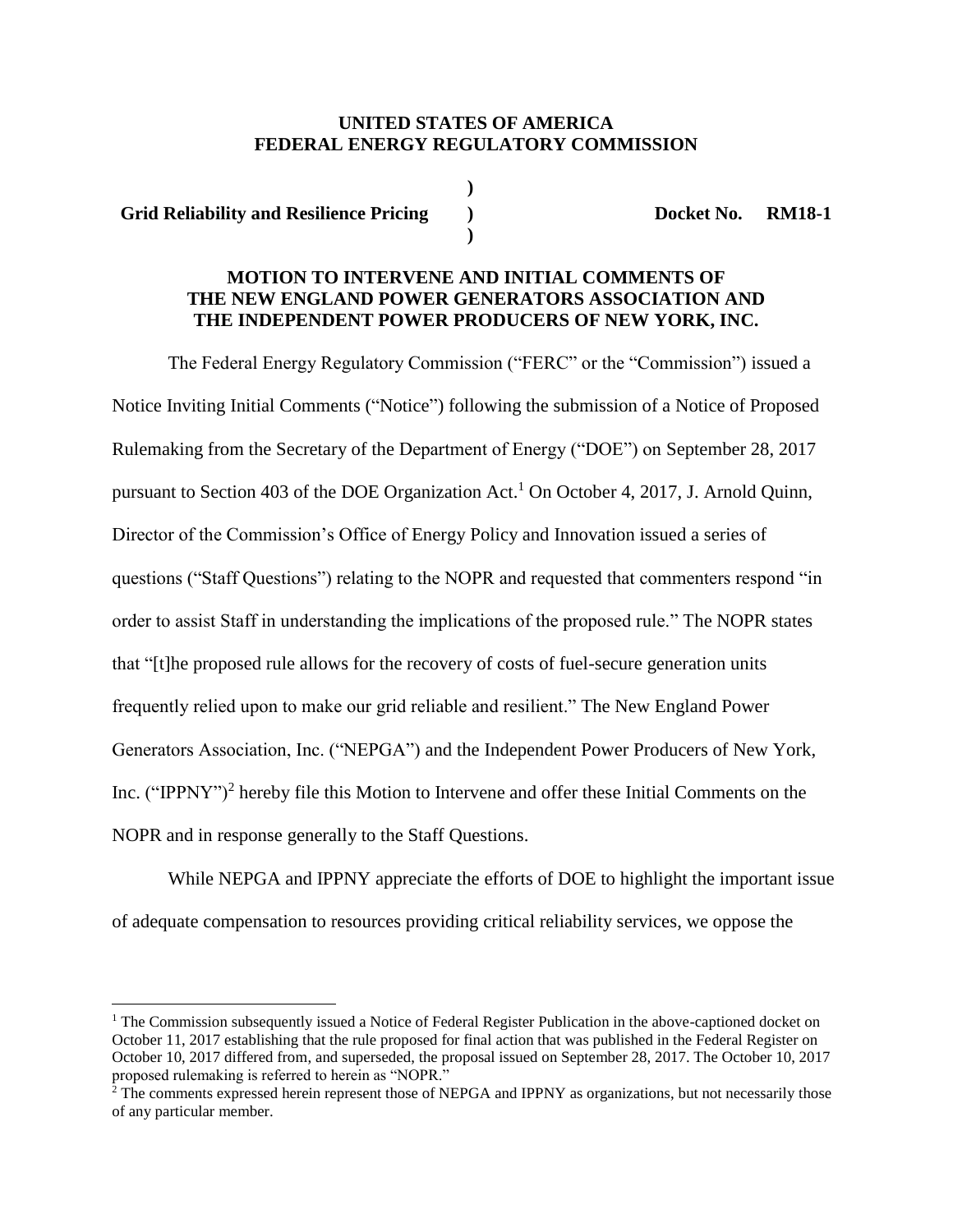remedy put forward in the NOPR to create a cost-of-service recovery mechanism for chosen resources. Consistent with the Commission's past approach, NEPGA and IPPNY believe that market-based solutions specific to the regional characteristic of each market can and should be developed to address any gaps that may exist in the design and structure of the competitive wholesale electricity markets.

### **I. Motion to Intervene and Communications**

NEPGA is the trade association representing competitive power generators in New England. NEPGA's member companies represent approximately 26,000 megawatts, or roughly 80% of the installed capacity in New England. NEPGA's mission is to support competitive wholesale electricity markets in New England through the ISO New England, Inc. ("ISO-NE"). IPPNY is the trade association representing competitive power generators in New York. IPPNY's members generate over 75 percent of New York State's electricity using a wide variety of generating fuels and technologies. IPPNY's mission is to advocate for the continued development and enhancement of reliable and efficient competitive electricity markets through the New York Independent System Operator, Inc. ("NYISO"). The ISO-NE and NYISO markets contain energy and capacity components that have been designed, *inter alia*, to accommodate the regional distinctions and differences present in these two markets. Both NEPGA and IPPNY believe that open markets are the best means to provide reliable and competitively-priced electricity for consumers.

All correspondence and communications related to this proceeding should be addressed to the following:

> Dan Dolan, President Bruce Anderson, Vice President, Market and Regulatory Affairs

> > - 2 -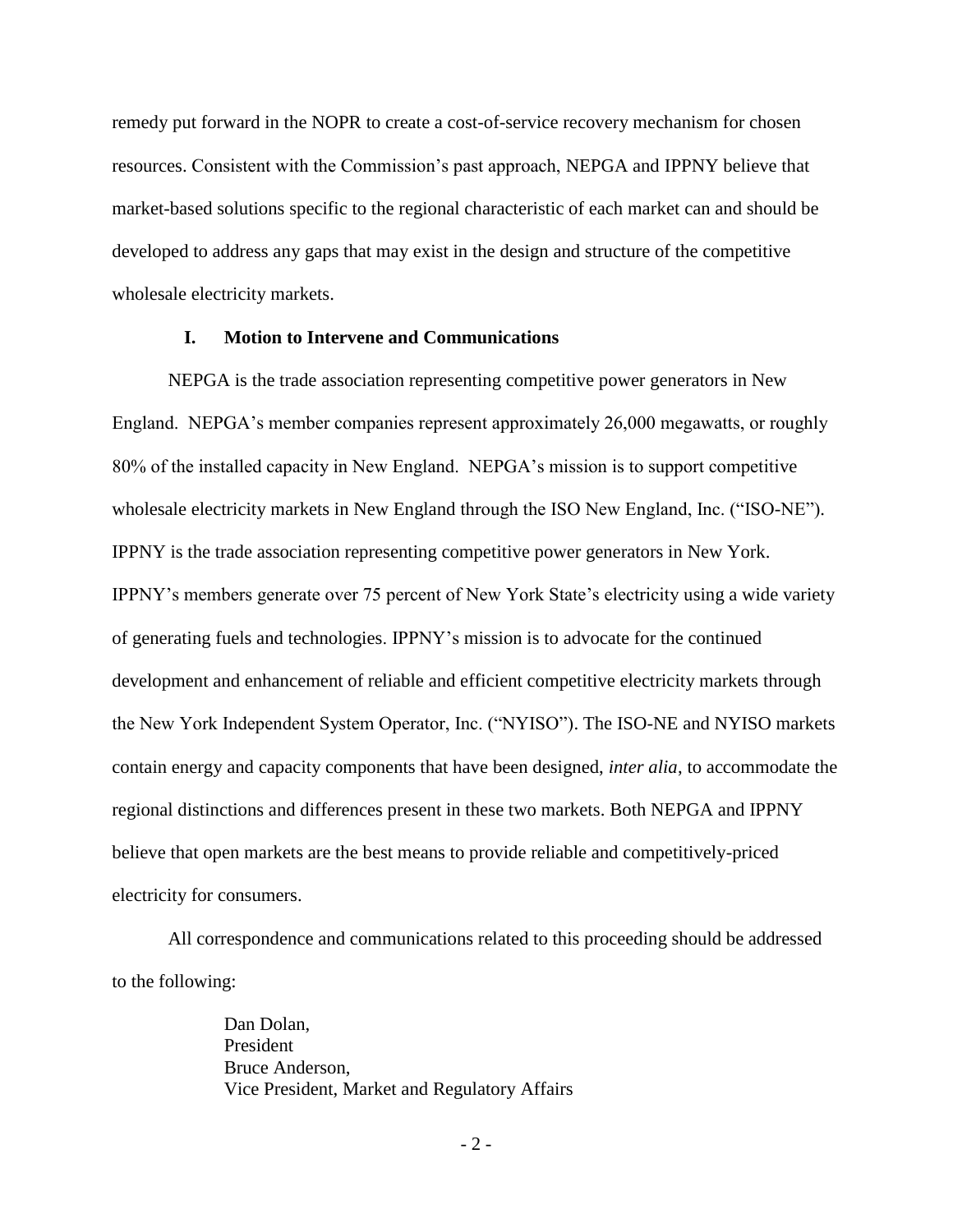New England Power Generators Association, Inc. 33 Broad St.,  $7<sup>th</sup>$  Floor Boston, MA 02109 [ddolan@nepga.org](mailto:ddolan@nepga.org) [banderson@nepga.org](mailto:banderson@nepga.org)

Gavin Donohue, President and CEO Matthew Schwall, Director, Market Policy and Regulatory Affairs Independent Power Producers of New York, Inc. 194 Washington Ave., Suite 315 Albany, NY 12210 [gavin@ippny.org](mailto:gavin@ippny.org) [matthew.schwall@ippny.org](mailto:matthew.schwall@ippny.org)

### **II. Initial Comments**

#### **a. Northeast Market-Based Investments**

NEPGA and IPPNY strongly support open, competitive wholesale electricity markets. The competitive markets underpin the more than \$25 billion in power generation investments over the last 20 years in New England and New York. Market-based mechanisms in New England and New York provide reliability for consumers, while maintaining historically competitive pricing. The wholesale markets in the Northeast have evolved and been refined and enhanced to account for deficiencies in the market design revealed over time, address changing needs and provide for increased performance obligations to continue reliably serving consumers in the region. These markets are in the midst of extensive stakeholder processes to integrate and/or accommodate state public policy objectives, with a particular focus on reducing economywide carbon emissions.

The New England wholesale electricity markets have incented and are supporting nearly \$10 billion in new investments in needed power generation capacity in the form of 4,120 MW that are expected to come online by mid-2020, representing roughly 15% of New England's peak

- 3 -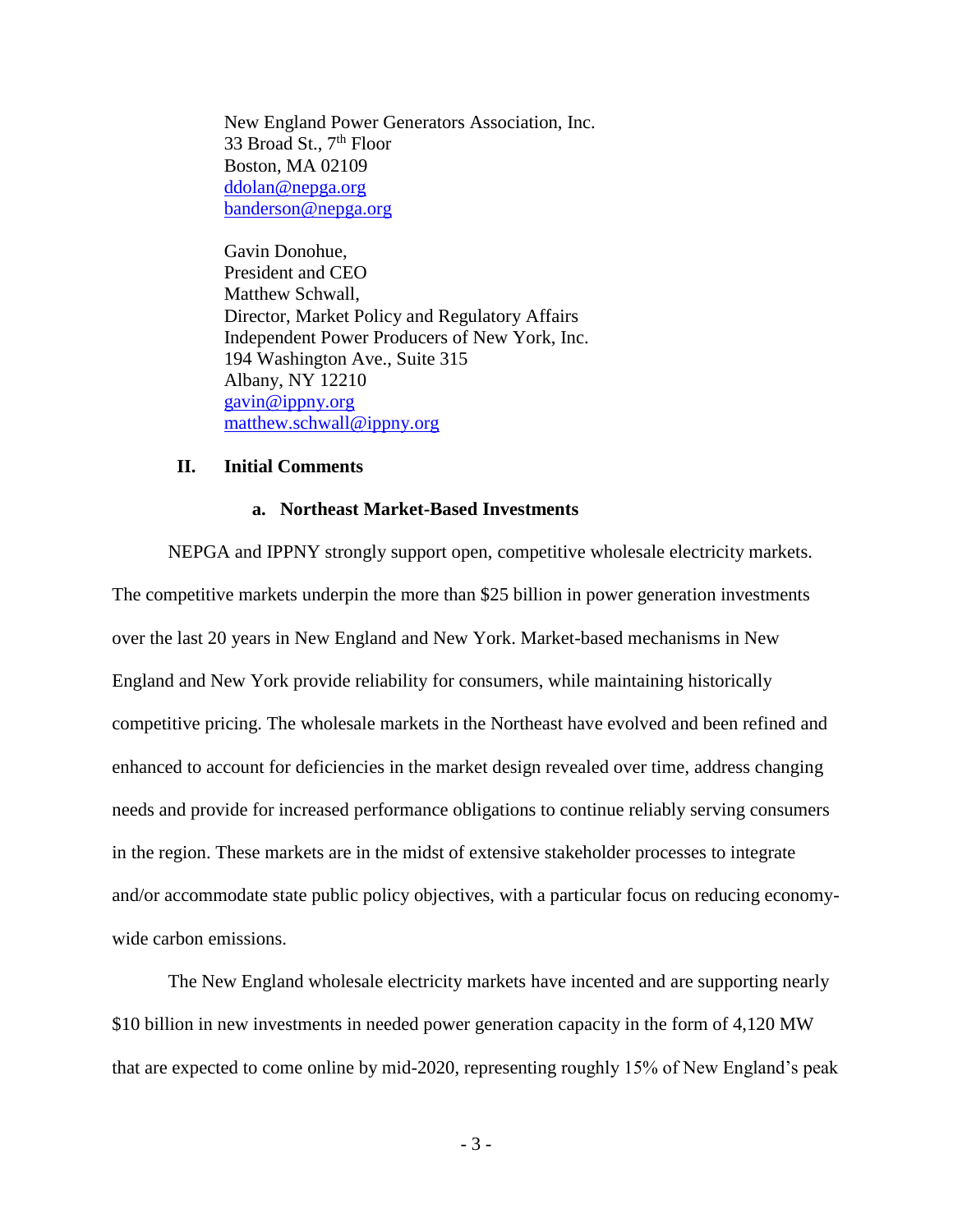electricity demand.<sup>3</sup> These resources are replacing 4,200 MW of announced power plant retirements. All of these new facilities are predicated on market-based mechanisms and therefore would be undermined by other, likely uneconomic, resources in the market that are supported through cost-of-service arrangements, as contemplated in the NOPR. An additional roughly 13,000 MW of new facilities are currently in the ISO-NE generation interconnection queue primed to step in should additional retirements be announced and market signals support their entry and ability to recover their investments over the long term. In New York, competitive markets have spurred the addition of more than 11,000 MW of generation capacity in areas of the state where that power is needed most, and signaled the retirement of 7,000 MW of older or less efficient generation capacity.

NEPGA and IPPNY each submitted comments following FERC's Technical Conference on May 1 and 2, 2017, on State Policies and Wholesale Markets (Docket No. AD17-11).<sup>4</sup> NEPGA and IPPNY would like to incorporate the important information in those comments in the Commission's consideration of this NOPR. In particular, NEPGA and IPPNY underscored the numerous benefits that have accrued in response to the market signals provided by the competitive markets which have included lower emissions, highly competitive pricing and increased investments in the region to support reliability. NEPGA's and IPPNY's comments also serve as an important caution against pursuing out-of-market mechanisms which will put all of these successes and investments at risk.

As NEPGA's comments note, the collective actions by a number of New England states "have the very real potential of carving out the majority of the annual electricity consumed in

<sup>3</sup> New England's all-time peak electricity demand of 28,130 MW was reached in August 2006.

<sup>4</sup> *State Policies and Wholesale Markets Operated by ISO New England Inc., New York Independent System Operator, Inc., and PJM Interconnection, L.L.C.*, Notice of Technical Conference, Docket No. AD17-11-000, (Mar. 3, 2017).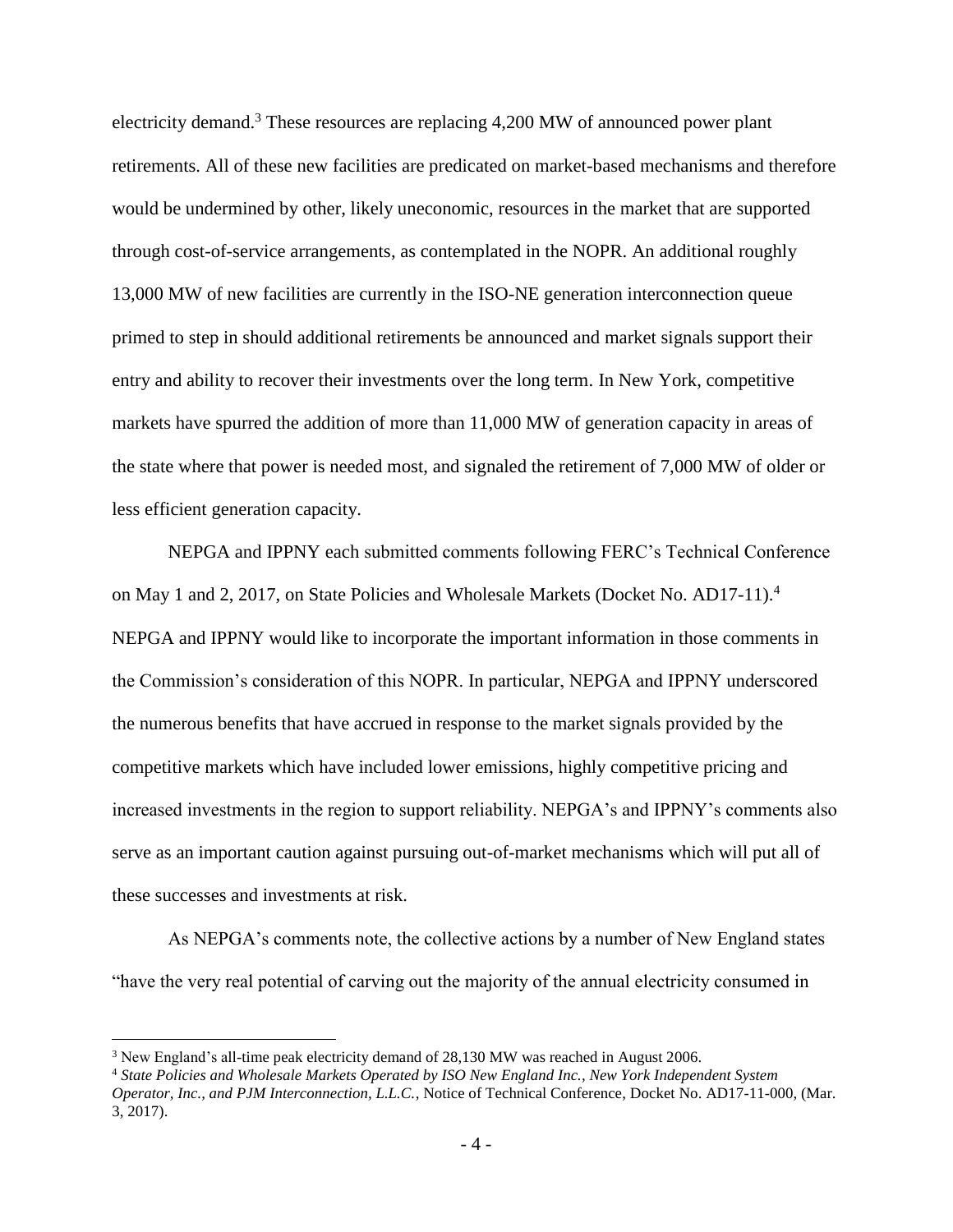New England for a small subset of resources and technologies and insulating them from the competition and economics of the energy, ancillary services and capacity markets."<sup>5</sup> The comments further established that "the Commission should provide guidelines that enable stakeholders to reach solutions that work for individual regions and that also are consistent with the Federal Power Act. Further, the Commission should respect solutions that regions, states and stakeholders are able to reach in the future to address these challenges, provided they fall within the guidelines the Commission has established as well as the framework of the Federal Power Act and general competitive market principles."<sup>6</sup>

Commission leadership is critical to charting the path forward, but such direction should also be mindful of the regional differences between the wholesale electricity markets and should seek to hold true to, and remain consistent with, the market-based policies that have long served as FERC's guidepost in the New England and New York markets, and which are the basis for the investments made by NEPGA and IPPNY members.

The NOPR, as proposed, fails this test.

### **b. Markets Can Meet Reliability and Resilience**

The NOPR highlights the potential economic retirement of certain facilities that historically have operated as baseload resources and expresses concern that the loss of these facilities threatens "grid reliability and resilience." NEPGA and IPPNY appreciate DOE's urgent focus on ensuring that critical services provided by power plants in the FERC-jurisdictional wholesale electricity markets are adequately compensated. Indeed, the concern underlying the NOPR reflects a core tenet of competitive market design and is the fundamental motivation of

<sup>5</sup> *Post-Technical Conference Comments of The New England Power Generators Association, Inc.*, Docket No. AD17-11-000, (June 22, 2017) at pp. 8.

<sup>6</sup> *Id.* at pp. 11.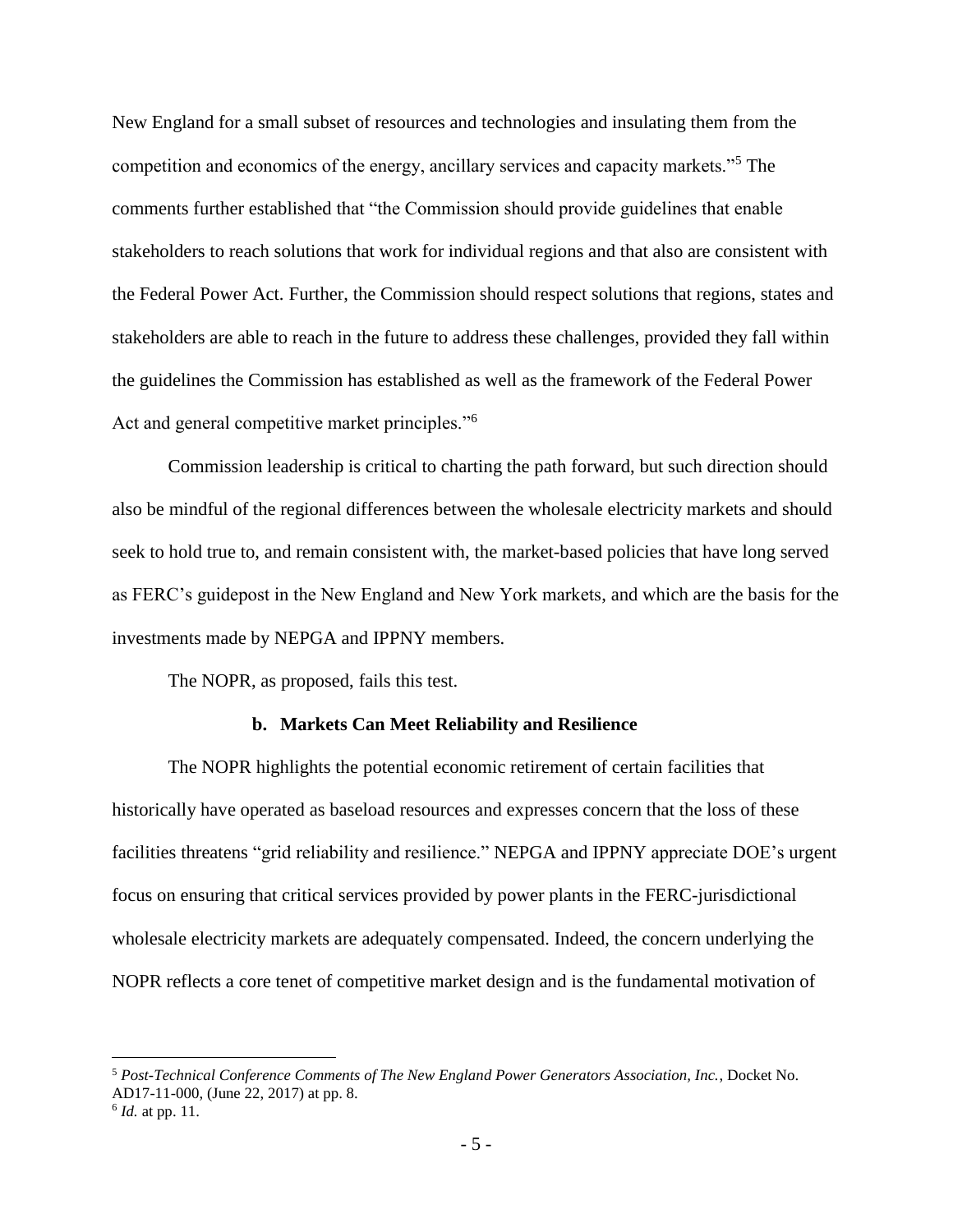NEPGA's and IPPNY's support for the price formation initiatives that the Commission has prioritized in recent years.

As has occurred over the nearly two decades of wholesale competitive market operations, NEPGA and IPPNY are confident that any reliability or resilience gaps that may currently exist in the design of the wholesale markets can be remedied by developing additional enhancements in the market rules that are focused on clearly identified reliability needs and that adequately compensate any resources that help meet those needs. New England and New York have long histories of developing market mechanisms to meet reliability. It is worth highlighting just some of these recent examples of major changes to the market designs that are responsive to reliability concerns identified by ISO-NE, NYISO, FERC or stakeholders. It is also noteworthy that the Commission has not directed "one size fits all" solutions but rather has permitted ISO-NE, NYISO and the other competitive markets to develop market design enhancements with their stakeholders that best aligned with the respective needs of their systems.<sup>7</sup>

In New England, the single largest change in the last several years was the implementation of "Pay for Performance" in the Forward Capacity Market. ISO-NE adopted this two-settlement capacity market design due to its concern that the ISO-NE markets were not providing sufficient revenues or incentives for capacity resources to make the necessary investments to guarantee system resource availability and system reliability.<sup>8</sup> The twosettlement design, which takes effect on June 1, 2018, is intended to provide the "economic

<sup>7</sup> *See, e.g*., Wholesale Competition in Regions with Organized Electric Markets, Order No. 719, 125 FERC ¶ 61,071 at P 234 (2008) ("Although we require RTOs and ISOs to modify, where necessary, their market rules governing price formation during periods of operating reserve shortage, we will not mandate any specific approach to this reform. Rather, because each market design is different, the changes to market rules should reflect each region's market design."); see also *New York Independent System Operator, Inc.*, 150 FERC ¶ 61,139 (2015) at P 47 (citations omitted) (emphasizing determination to accept exemption was based "solely on the merits of the Complainant's proposal and not based on the Commission's previous action in PJM" and reaffirming the Commission "allow[s] for each region to develop rules to address the differing concerns of the regions."). 8 ISO-NE Filing, Transmittal Letter at p. 1, Docket No. ER14-1050-000 (filed January 17, 2014).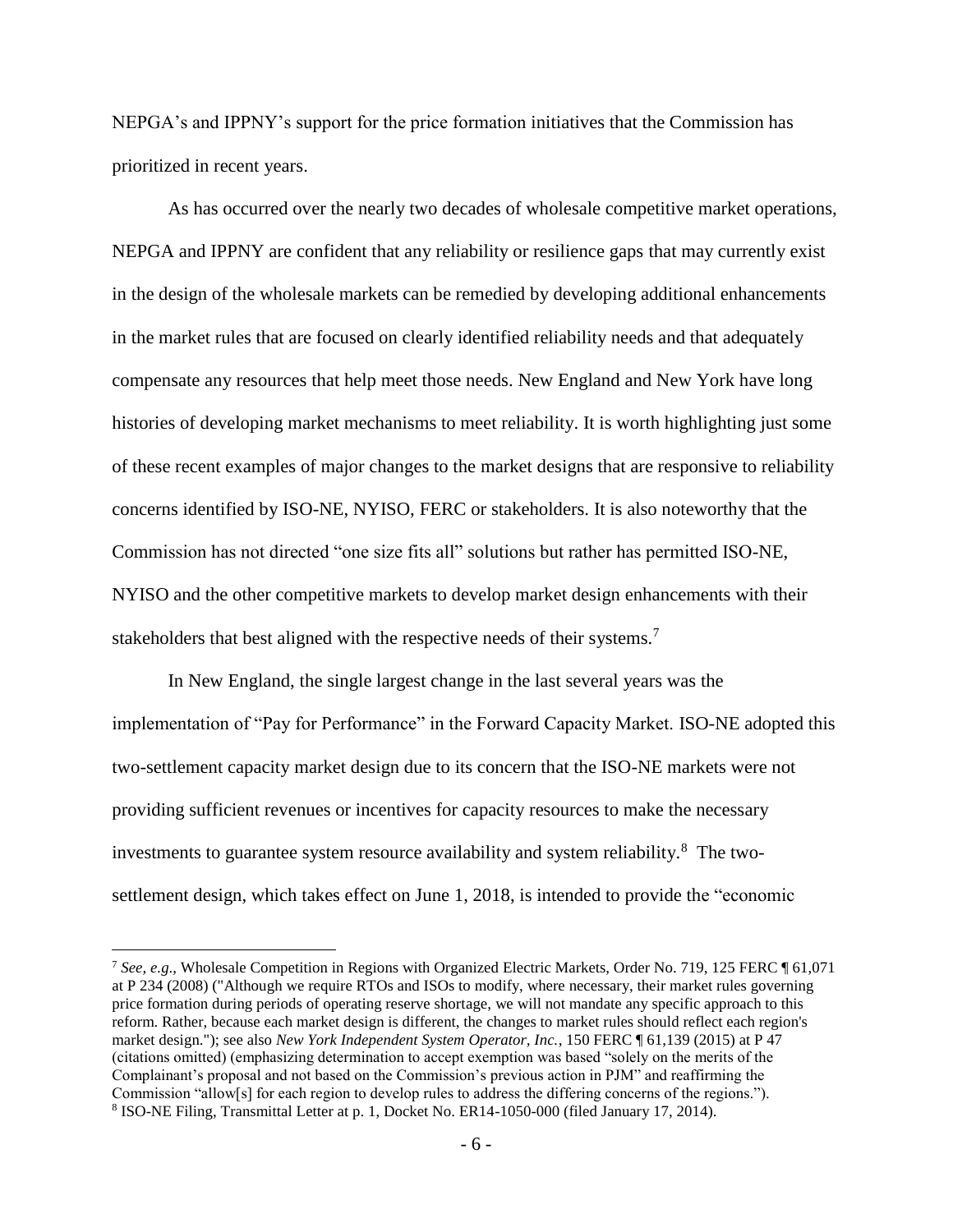motivation, and the financial capability, for operational related-investments that ensure resources are available when needed to maintain reliability" in the most cost-effective and efficient way possible.<sup>9</sup>

Other recent changes to the ISO-NE markets are likewise intended to economically and efficiently improve upon ISO-NE system reliability. For example, beginning in December 2014, energy market participants were permitted greater offer flexibility in the Day-Ahead and Real-Time Energy Markets, which in turn both allowed resources to more accurately price their offers on an hourly basis to account for intra-day changes in the fuel costs and "provide ISO-NE with the tools to better manage the electric system and thereby help ensure reliability."<sup>10</sup> Earlier this year, ISO-NE put into practice new pricing rules in the Real-Time Energy Market that more accurately price the reliability value provided by so-called fast-start resources (generally those that can start within thirty minutes or less and have a minimum run time of one hour or less) when they are committed and dispatched.<sup>11</sup> The economic incentives created by properly pricing the value of these resources are important to "operating the system efficiently and reliably."<sup>12</sup> Together, these and other recently adopted market designs demonstrate that proper priceformation and market outcomes can economically and efficiently ensure resilience and maintain system reliability, resource adequacy and resource availability.

New York has similarly adopted changes to its market design to economically and efficiently maintain system reliability. In the wake of the 2013-2014 Polar Vortex, the NYISO adopted performance-related energy market designs and gas-electric coordination reform to

<sup>9</sup> *Id.* at pp. 6-7.

<sup>10</sup> *ISO New England Inc. and New England Power Pool*, 145 FERC ¶ 61,014, at P 33 (2013).

<sup>11</sup> *Letter Order Accepting Tariff Revisions, ISO New England Inc. and New England Power Pool Participants Committee*, Docket No. ER15-2716-000 (October 19. 2015).

 $12$  ISO-NE Filing, Transmittal Letter at p. 4, Docket No. ER15-2716-000 (filed Sept. 24, 2015).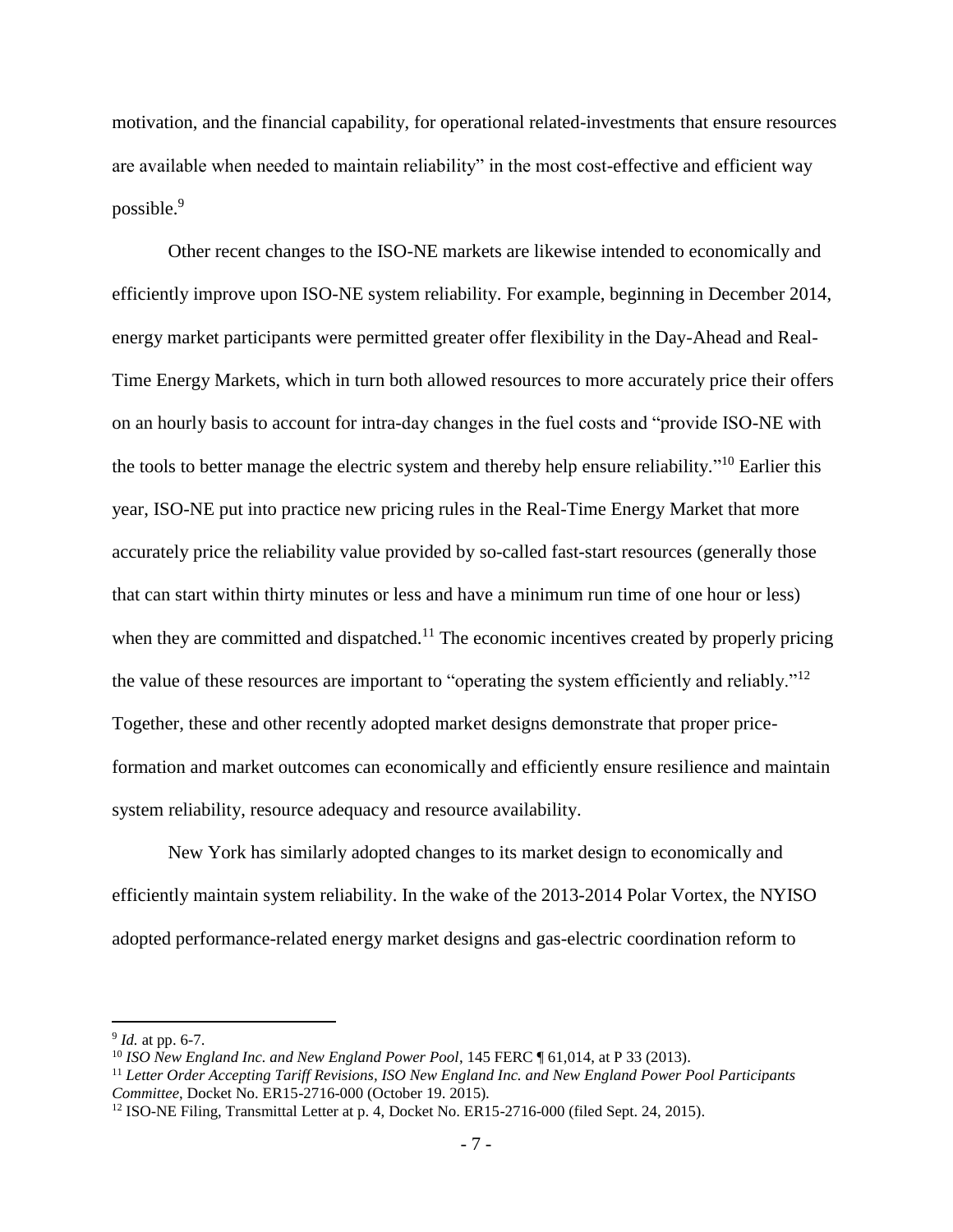further augment its system design in light of the experiences in neighboring regions despite the fact that its existing system design and generation composition prevented major supply shortages from extended periods of severe cold weather or a NYISO all-time winter peak load of 25,738 MW.<sup>13</sup> In November 2015, the NYISO implemented comprehensive shortage pricing rules to provide long term economically efficient price signals to promote fuel assurance and incent resources to provide flexibility and perform reliably during stressed system conditions such as cold and hot weather events.<sup>14</sup>

The NYISO was the first ISO to establish a shortage pricing protocol that places a clear value on reserve capacity. Thereafter, in June 2016, the NYISO followed its shortage pricing initiative with a companion proposal to implement comprehensive scarcity pricing rules to allow demand response resources to set price whenever a reserve shortage would have occurred if the demand response had not been deployed.<sup>15</sup> Most recently, the NYISO implemented hybrid pricing criteria for gas turbines to set prices in the Real-Time Market by allowing Fixed Block Units to be eligible to set price in all intervals in which they are dispatched.<sup>16</sup> Other relevant projects currently underway to improve price formation include work to develop Constraint-Specific Graduated Transmission Demand Curves that more accurately reflect the severity of

<sup>13</sup> *See* "Winter 2015 Cold Weather Operations" (presented at March 31, 2015 Management Committee meeting) at 4, available at [http://www.nyiso.com/public/webdocs/markets\\_operations/committees/mc/meeting\\_materials/2015-](http://www.nyiso.com/public/webdocs/markets_operations/committees/mc/meeting_materials/2015-03-31/Agenda%205_Winter%202014-15%20Cold%20Weather%20Operations_1.pdf) [03-31/Agenda%205\\_Winter%202014-15%20Cold%20Weather%20Operations\\_1.pdf.](http://www.nyiso.com/public/webdocs/markets_operations/committees/mc/meeting_materials/2015-03-31/Agenda%205_Winter%202014-15%20Cold%20Weather%20Operations_1.pdf)

<sup>&</sup>lt;sup>14</sup> *New York Independent System Operator, Inc.,* 151 FERC ¶ 61,057 (2015)

<sup>&</sup>lt;sup>15</sup> New York Independent System Operator, Inc., 154 FERC [ 61,152 (2016)

<sup>16</sup> *New York Independent System Operator, Inc.,* Docket No. ER17-549-000, letter from Kurt M. Longo to NYISO accepting submittal for filing (Feb. 28, 2017).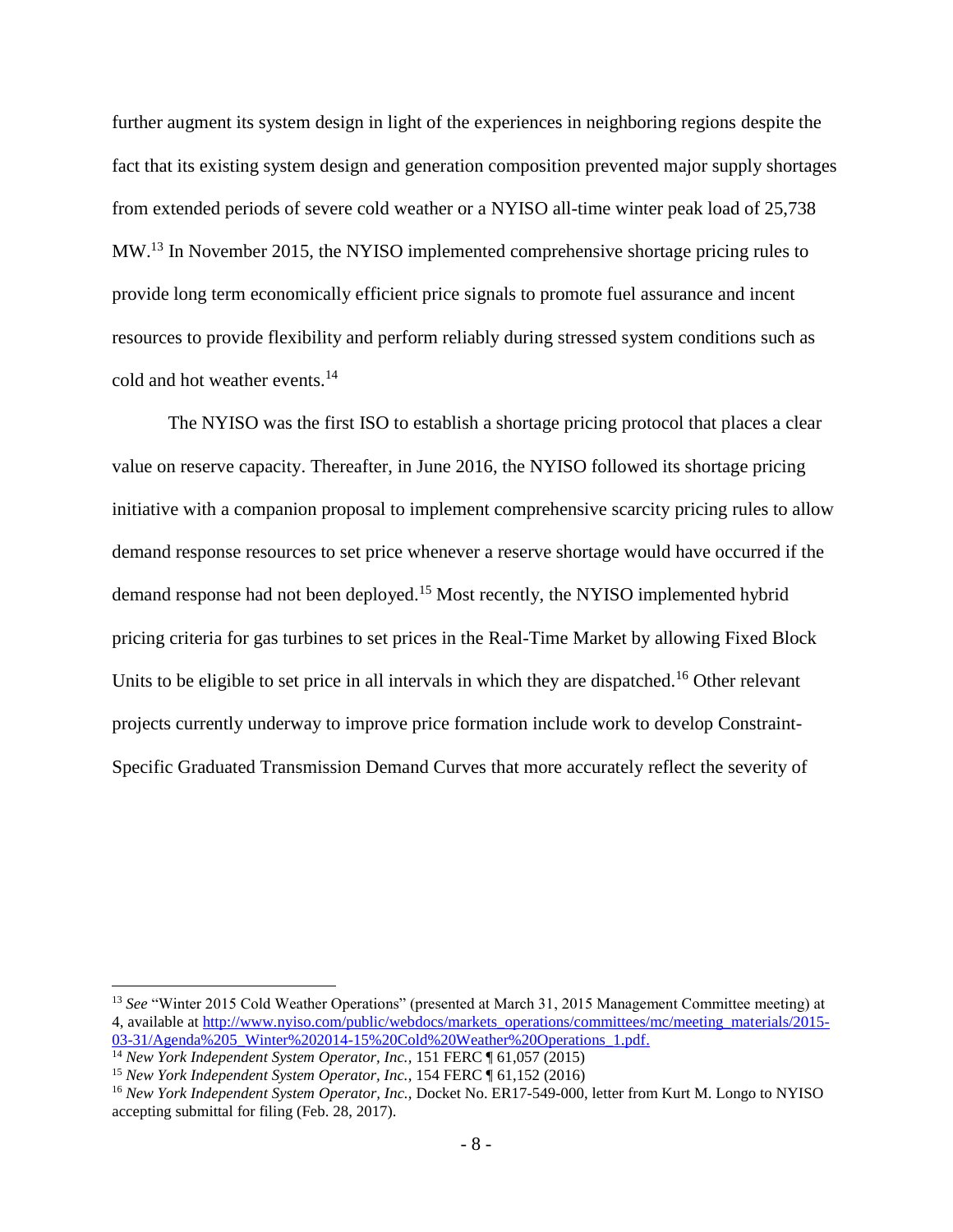transmission shortages when there are insufficient resources to resolve a constraint<sup>17</sup> and work to secure certain 100+kilovolt transmission facilities in the NYISO's market model.<sup>18</sup>

NEPGA and IPPNY therefore ask that, if FERC identifies a reliability or resilience service that is not currently provided for under existing ISO/RTO market structures, FERC clearly define the need and then direct the ISOs/RTOs, working with their respective stakeholder groups, to rectify the situation by promptly developing market-based rule revisions that continue to be specific to the characteristics of each market. FERC should explain how the service benefits reliability in the markets and the degree to which such benefits are locational in nature. The specific reliability service that is sought must also be clearly defined in a resource and vintage-neutral manner.<sup>19</sup>

As noted above, while the competitive wholesale markets in the Northeast have generally demonstrated their ability to respond to market design concerns, NEPGA and IPPNY take this opportunity to point out that further improvements in the market, particularly market pricing, remain outstanding and should be pursued promptly. For example, numerous market improvements were identified as part of the Commission's price formation investigation in Docket No. AD14-14 and progress has been made towards ensuring that prices ideally "reflect

<sup>17</sup> See NYISO presentation on *Constraint Specific Demand Curves,* NYISO MIWG (October 3, 2017). [http://www.nyiso.com/public/webdocs/markets\\_operations/committees/bic\\_miwg/meeting\\_materials/2017-10-](http://www.nyiso.com/public/webdocs/markets_operations/committees/bic_miwg/meeting_materials/2017-10-03/Constraint%20Specific%20Demand%20Curves.pdf) [03/Constraint%20Specific%20Demand%20Curves.pdf.](http://www.nyiso.com/public/webdocs/markets_operations/committees/bic_miwg/meeting_materials/2017-10-03/Constraint%20Specific%20Demand%20Curves.pdf)

<sup>&</sup>lt;sup>18</sup> See NYISO presentation on *Securing 100+kV Transmission Facilities in the Market Model*, NYISO MIWG (September 25, 2017)

[http://www.nyiso.com/public/webdocs/markets\\_operations/committees/bic\\_miwg/meeting\\_materials/2017-09-](http://www.nyiso.com/public/webdocs/markets_operations/committees/bic_miwg/meeting_materials/2017-09-25/100+kV%20-%20Sept%20MIWG%20FINAL.pdf) [25/100+kV%20-%20Sept%20MIWG%20FINAL.pdf.](http://www.nyiso.com/public/webdocs/markets_operations/committees/bic_miwg/meeting_materials/2017-09-25/100+kV%20-%20Sept%20MIWG%20FINAL.pdf)

<sup>&</sup>lt;sup>19</sup> Resources and vintage-neutral rule revisions address Staff's fourth inquiry under Eligibility. In any event, in response to Staff's second inquiry under Implementation, NEPGA and IPPNY submit that any rules adopted in this NOPR must not adversely skew capacity market results.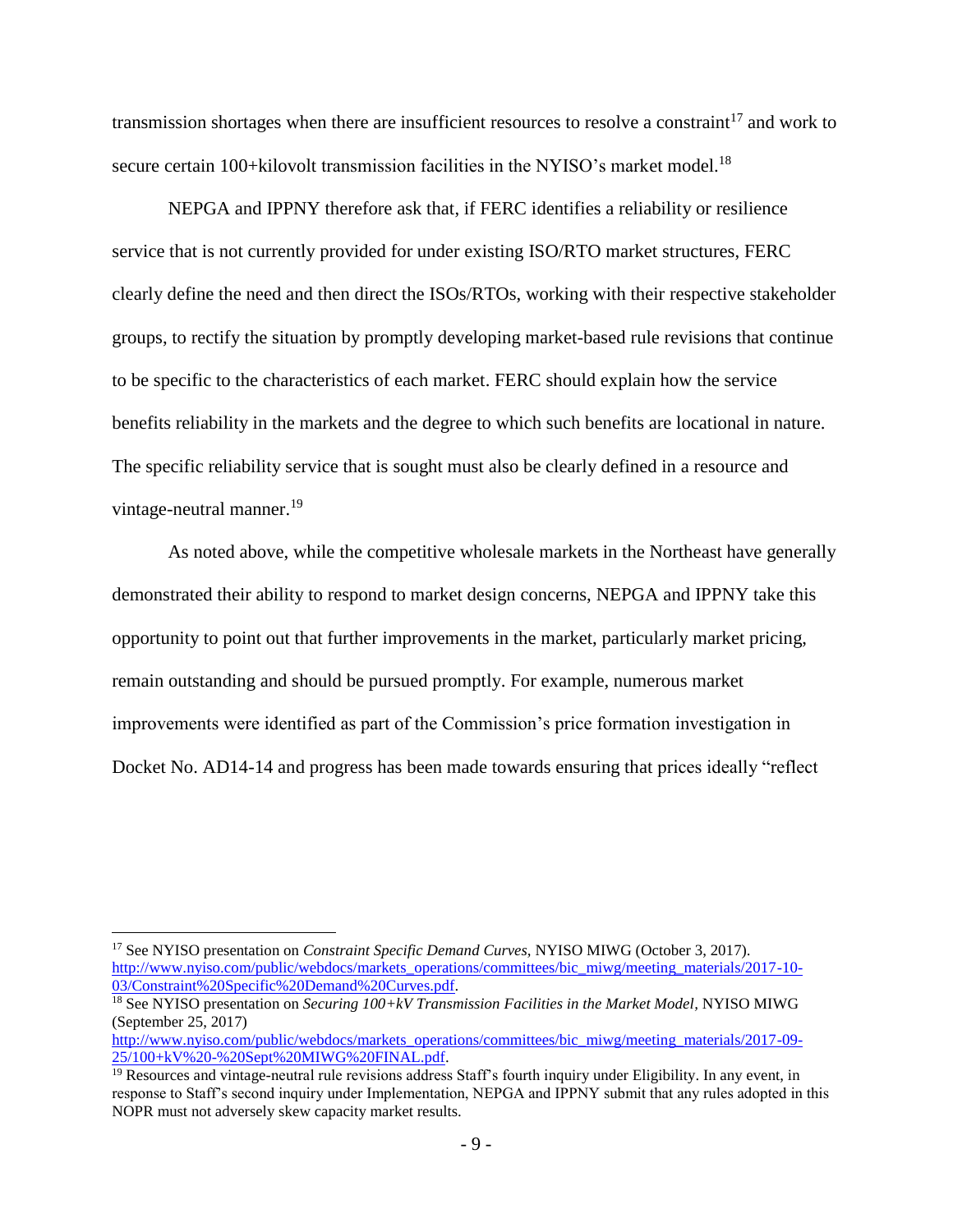the true marginal cost of production."<sup>20</sup> However, more needs to be done to ensure accurate price formation and the Commission should work promptly to complete that important work.

### **c. Cost-of-Service Mechanisms Are the Wrong Path Forward**

The NOPR identifies recent storms and other weather events affecting the performance of certain resources as indicative that "[i]mmediate action is necessary to ensure fair compensation in order to stop the imminent loss of generators with on-site fuel supplies, and thereby preserve the benefits of generation diversity and avoid the severe consequences that additional shut-downs would have on the electric grid." As a solution, DOE proposes that resources with 90-days of fuel onsite receive recovery of "fully allocated costs and a fair return on equity."<sup>21</sup>

By providing for the recovery of all costs and a guaranteed return, the NOPR moves those chosen resources from being fully engaged in the competitive wholesale markets to being indifferent to their outcomes. While today those resources are dependent on recovering any costs and potential returns based on being the most efficient choice in the market, the NOPR would ensure that their "fully allocated costs" would be recovered directly from consumers in addition to a guaranteed "return on equity." In the simplest terms, these resources would go from being at-risk, merchant investments to being fully supported by a cost-of-service, rate-base regime.

While there will be many consequences to this type of a drastic change to the market treatment of certain resources, the most immediate will be the impact felt by other resources that will continue to solely rely on market opportunities. The vast majority of the remaining marketbased resources will still be relied on to play a critical role in supporting reliability as well as

<sup>20</sup> *Price Formation in Energy and Ancillary Services Markets Operated by Transmission Organizations and Independent System Operators*, Notice, Docket No. AD14-14-000, at 2 (June 19, 2014).

<sup>&</sup>lt;sup>21</sup> NEPGA and IPPNY's silence on the proposed 90-day onsite fuel requirement is not indicative of tacit support. Studies conducted by ISO-NE and NYISO in the aftermath of the 2013-2014 Polar Vortex and 2012 Superstorm Sandy provide no evidence to suggest a 90-day fuel supply requirement would have provided reliability benefits in New York or New England.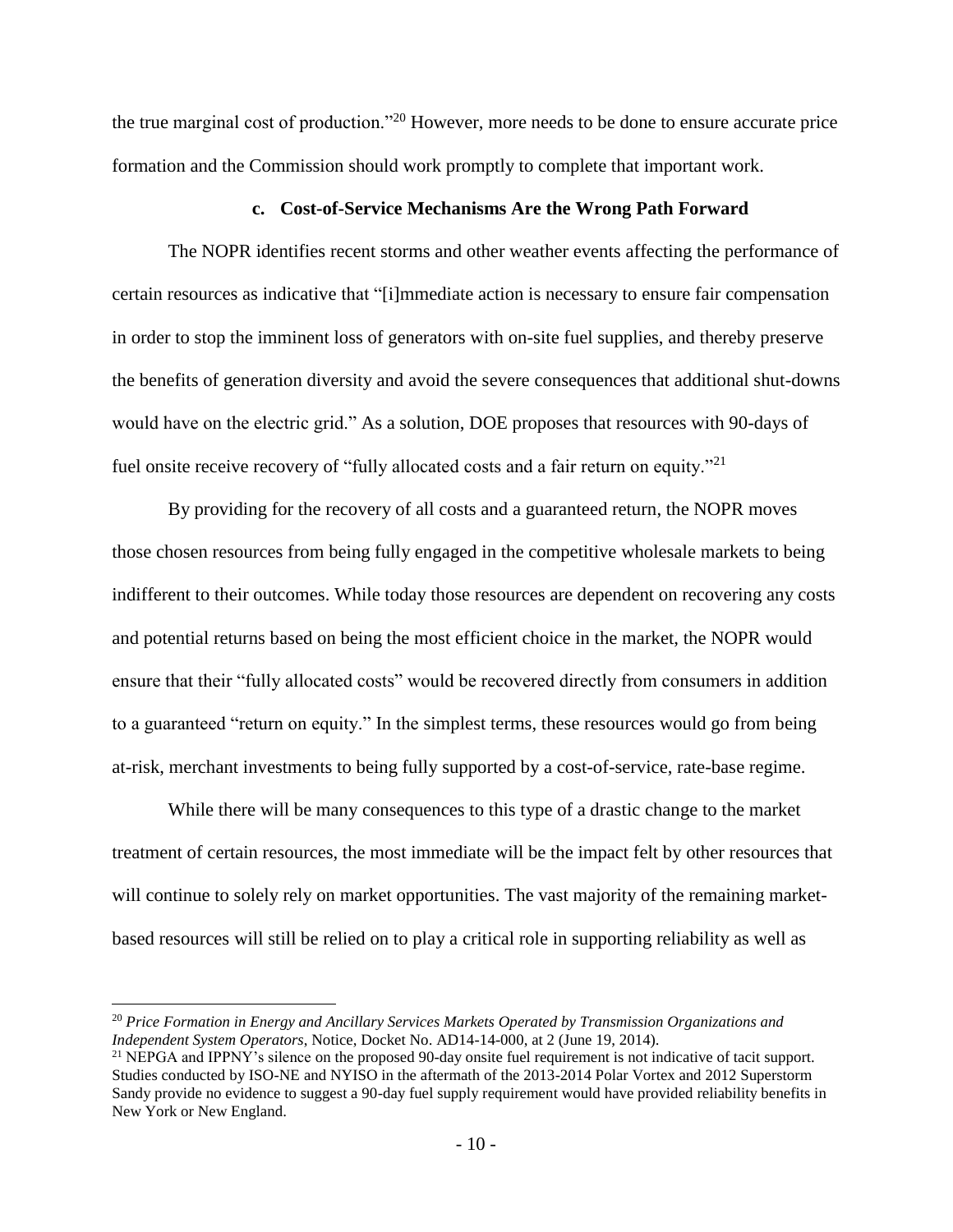ensuring competitive electricity prices for consumers. But the wholesale markets will likely be unable to provide the market-based resources with a reasonable opportunity to recover the revenues necessary to continue providing energy and reliability services if a subset of resources in the market no longer is exposed to market-based rates due to their cost-of-service rate recovery.

Resources that have no exposure to the markets have no incentive to make economicpriced offers into the markets – they are made whole through their cost-of-service rates. These out-of-market resources will therefore cause the markets to clear at uneconomic, below-market levels, which will deprive market-based resources the opportunity to recover the costs of their continued operation. As the market based resources are deprived of appropriate revenues, it will in all likelihood force units that would otherwise be economic to either retire or require some out of market treatment themselves; perhaps even cost-of-service rates. A snowballing effect would occur – out-of-market payments compelling the need for additional out-of-market payments. Though the New England and New York markets allow for another form of cost-of-service rate treatment, the Reliability Must Run ("RMR") agreement, these are intended to be "of a limited duration so as to not perpetuate out-of-market solutions that have the potential … to undermine price formation."<sup>22</sup> Indeed, given the grave consequences of cost-of-service resources interfering with price-formation in the wholesale markets, "[t]he Commission views RMR agreements as tools of last resort."<sup>23</sup>

The view that the treatment proposed in the NOPR will lead to the unwinding of the wholesale markets may sound hyperbolic to some, but it is also a function of other market

<sup>22</sup> *New York Independent System Operator, Inc.*, 150 FERC ¶ 61,116, at P 2 (2015).

<sup>23</sup> *ISO New England Inc.*, 125 FERC 61,102, at P (2008), *quoting Norwalk Power, LLC*, 120 FERC ¶ 61,048, at P 42 (2007).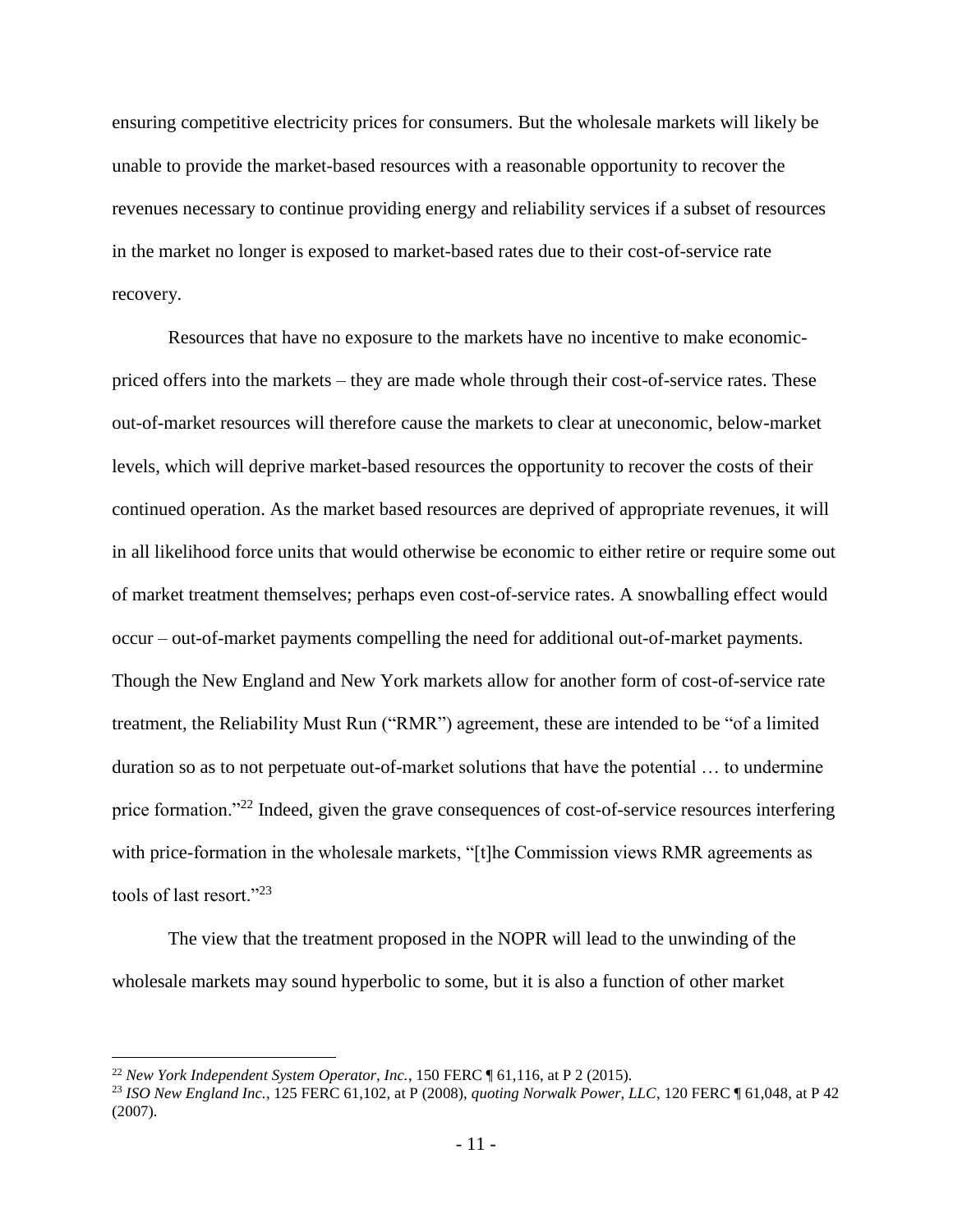factors. Both New England and New York's wholesale electricity markets are today seeing some of the lowest prices in their market histories.<sup>24</sup> In the midst of this situation, cost-of-service arrangements for a selected few resources would undermine an already challenging revenue picture for all the other resources that are also necessary for reliability.

Capacity resources receiving cost-of-service rates are immune to market clearing prices because they are made whole by virtue of their guaranteed rates. Whether they are removed from the market or offered in as price-takers, market clearing prices will fall below economic and competitive levels. This action to move some resources to cost-of-service ratemaking could then drive the premature retirement of other resources important for reliability. In a death-spiral for the competitive marketplace, a sufficient amount of these additional premature retirements could force the Commission to contemplate expanding cost-of-service treatment to all resources that support reliability. At such a point, there would effectively be no more competitive wholesale electricity market. Indeed, New England's existing capacity market design was largely a response to a wave of requests for cost-of-service ratemaking in the form of RMR agreements in 2002 and 2003, and the Commission's concerns about their impact on the competitive wholesale markets. The Commission denied full cost-of-service rate recovery, explaining:

"[E]xpensive generators under RMR contracts receive greater revenues than new entrants, who would receive lower revenues from the suppressed spot market price. In short, extensive use of RMR contracts undermines effective market performance. In addition, suppressed market clearing prices further erode the ability of other generators to earn competitive revenues in the market and increase the likelihood that additional units will also require RMR agreements to remain profitable.<sup> $25$ </sup>

<sup>24</sup> "New England's Wholesale Electricity Prices in 2016 Were the Lowest Since 2003," ISO-NE Press Release, February 27, 2017[. https://www.iso-ne.com/static-assets/documents/2017/02/20170227\\_pr\\_2016\\_price\\_release.pdf](https://www.iso-ne.com/static-assets/documents/2017/02/20170227_pr_2016_price_release.pdf) Power Trends 2017, New York's Evolving Electric Grid, May, 2017. [http://www.nyiso.com/public/webdocs/media\\_room/publications\\_presentations/Power\\_Trends/Power\\_Trends/2017\\_](http://www.nyiso.com/public/webdocs/media_room/publications_presentations/Power_Trends/Power_Trends/2017_Power_Trends.pdf) [Power\\_Trends.pdf](http://www.nyiso.com/public/webdocs/media_room/publications_presentations/Power_Trends/Power_Trends/2017_Power_Trends.pdf)

<sup>&</sup>lt;sup>25</sup> *Devon Power LLC, et al,* 103 FERC ¶ 61,092, at P 29 (2003) (denying full cost-of-service RMR agreements).